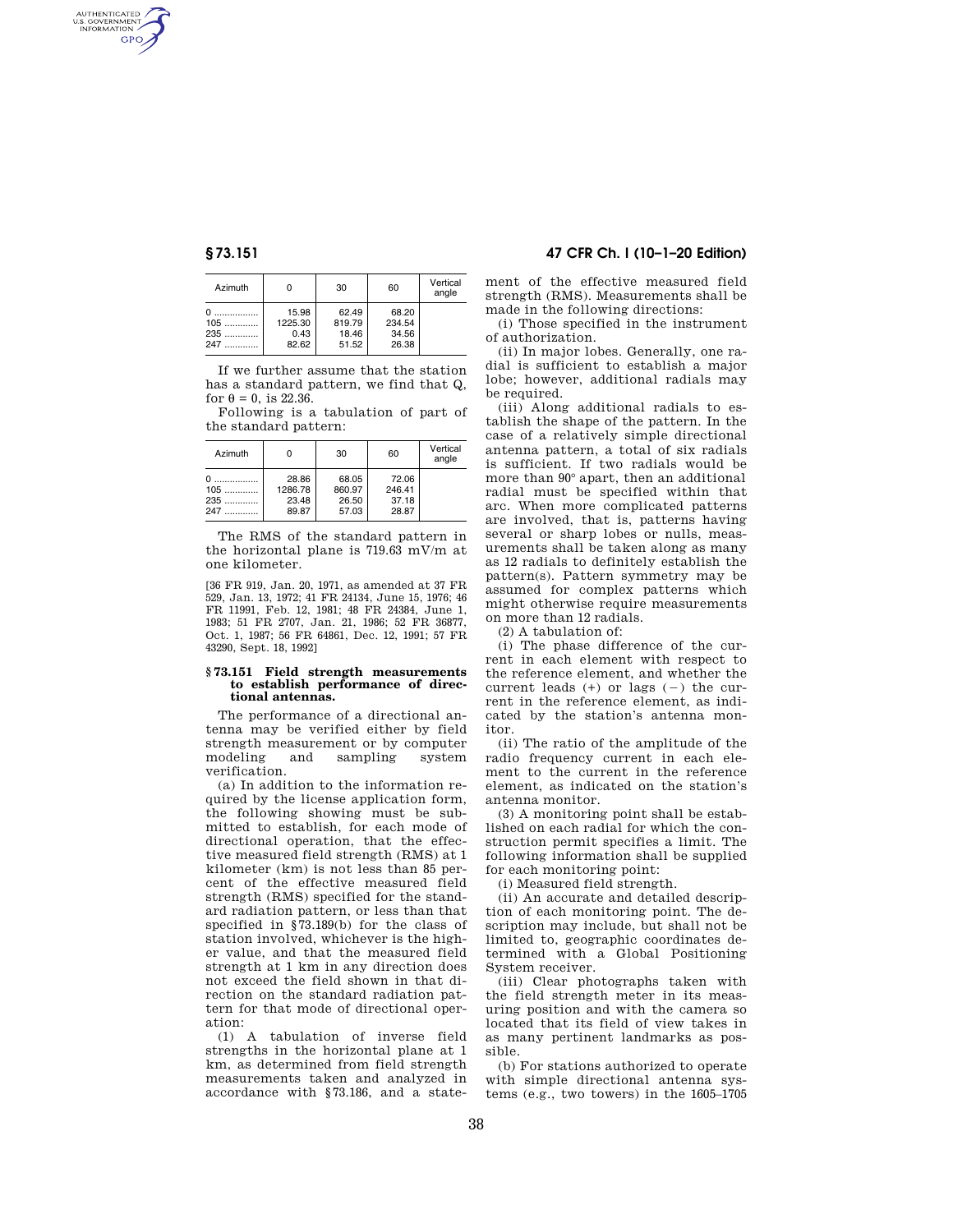### **Federal Communications Commission § 73.151**

kHz band, the measurements to support pattern RMS compliance referred to in paragraphs  $(a)(1)(ii)$  and  $(a)(1)(iii)$ of this section are not required. In such cases, measured radials are required only in the direction of short-spaced allotments, or in directions specifically identified by the Commission.

(c) *Computer modeling and sample system verification of modeled parameters to establish operation of a directional antenna consistent with the theoretical pattern.* Each element of the directional array shall be modeled by use of a method of moments computer program, using the physical characteristics of each element to establish a model that does not violate any of the internal constraints of the computer program. Only arrays consisting of series-fed elements may have their performance verified by computer modeling and sample system verification.

(1) A matrix of impedance measurements at the base and/or feed point of each element in the array, with all other elements shorted and/or open circuited at their respective measurement locations, shall be made. The physical model of the individual antenna elements used in the computer program may be varied to match the measured impedance matrix, but the actual spacings and orientations of the array elements must be used. Towers may be modeled using individual vertical wires to represent them, or with multiple wires representing their leg and cross-member sections. The resulting model description (consisting of the length, radius, and number of segments of each wire for arrays using vertical wire sections to represent the towers, or the length, end-point coordinates, and radius of each wire used to represent leg and cross-member sections for arrays using detailed tower structure representations) as well as the assumed input feed and base region stray reactances shall be used to generate the drive impedances and sample system parameter values for the operating directional antenna pattern parameters.

(i) For arrays using vertical wires to represent each tower, the radii of cylinders shall be no less than 80 percent and no more than 150 percent of the radius of a circle with a circumference equal to the sum of the widths of the tower sides.

(ii) For arrays using multiple wires to represent leg and cross-member sections, the individual legs of the tower may be modeled at their actual diameters with appropriate interconnecting segments representing cross-members at regular intervals.

(iii) No less than one segment for each 10 electrical degrees of the tower's physical height shall be used for each element in the array.

(iv) Base calculations shall be made for a reference point at ground level or within one electrical degree elevation of the actual feed point.

(v) For uniform cross-section towers represented by vertical wires, each wire used for a given tower shall be between 75 to 125 percent of the physical length represented.

(vi) For self-supporting towers, stepped-radius wire sections may be employed to simulate the physical tower's taper, or the tower may be modeled with individual wire sections representing the legs and cross members.

(vii) The lumped series inductance of the feed system between the output port of each antenna tuning unit and the associated tower shall be no greater than 10 μH unless a measured value from the measurement point to the tower base with its insulator short circuited is used.

(viii) The shunt capacitance used to model the base region effects shall be no greater than 250 pF unless the measured or manufacturer's stated capacitance for each device other than the base insulator is used. The total capacitance of such devices shall be limited such that in no case will their total capacitive reactance be less than five times the magnitude of the tower base operating impedance without their effects being considered. This ''five times'' requirement only applies when the total capacitance used to model base region effects exceeds 250 pF and when base current sampling is used.

(ix) The orientation and distances among the individual antenna towers in the array shall be confirmed by a post-construction certification by a land surveyor (or, where permitted by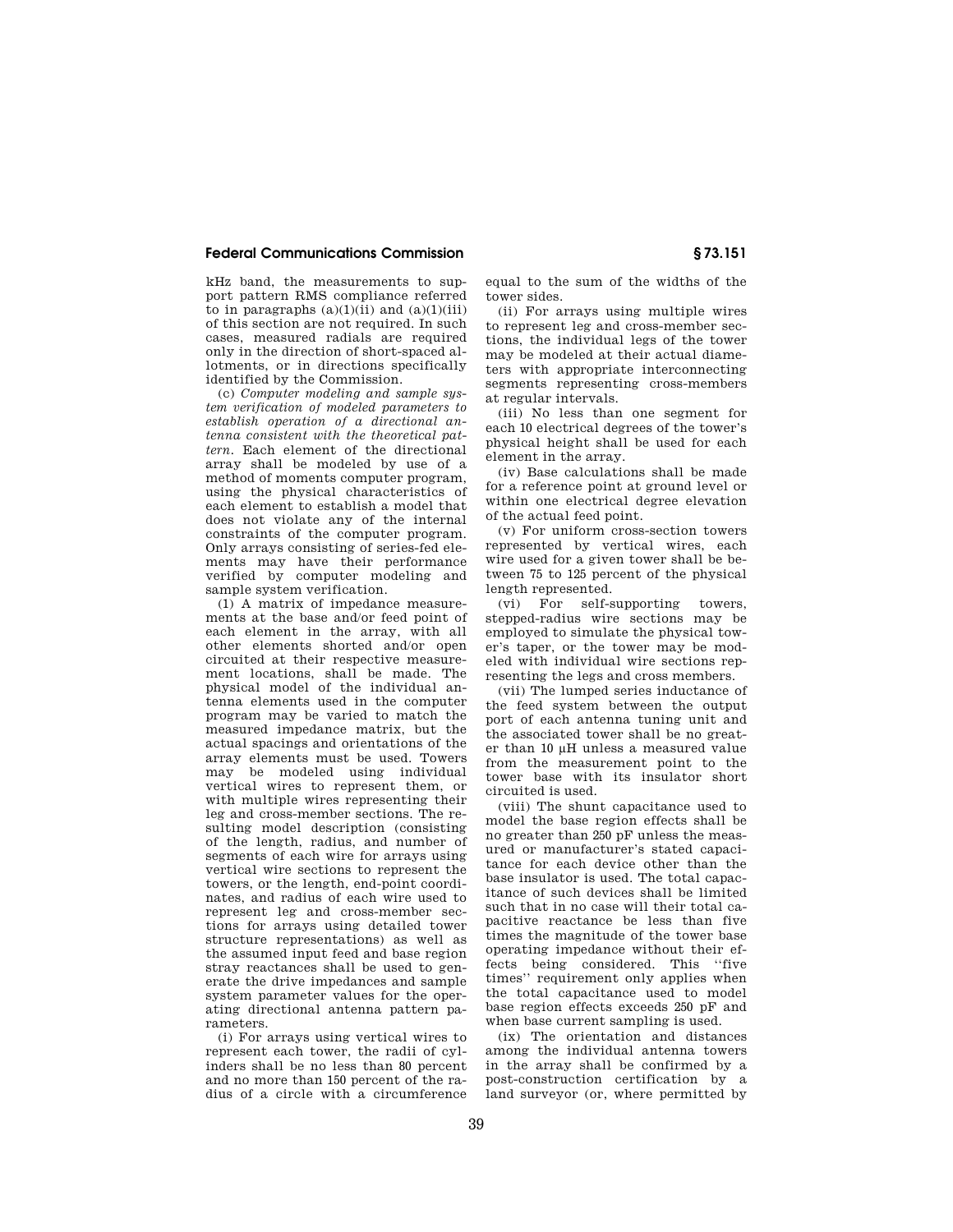local regulation, by an engineer) licensed or registered in the state or territory where the antenna system is located. Stations submitting a moment method proof for a pattern using towers that are part of an authorized AM array are exempt from the requirement to submit a surveyor's certification, provided that the tower geometry of the array is not being modified and that no new towers are being added to the array.

(x) An AM station that verified the performance of its directional antenna system using computer modeling and sampling system verification under this rule section, that makes modifications to tower or system components above the base insulator, shall follow the procedures set forth in section 1.30003(b)(2) of this chapter.

(2)(i) The computer model, once verified by comparison with the measured base impedance matrix data, shall be used to determine the appropriate antenna monitor parameters. The moment method modeled parameters shall be established by using the verified moment method model to produce tower current distributions that, when numerically integrated and normalized to the reference tower, are identical to the specified field parameters of the theoretical directional antenna pattern. The samples used to drive the antenna monitor may be current transformers or voltage sampling devices at the outputs of the antenna matching networks or sampling loops located on the towers. If sample loops are used, they shall be located at the elevation where the current in the tower would be at a minimum if the tower were detuned in the horizontal plane, as determined by the moment method model parameters used to determine the antenna monitor parameters. Sample loops may be employed only when the towers are identical in cross-sectional structure, including both leg and cross member characteristics; if the towers are of unequal height, the sample loops shall be mounted identically with respect to tower cross members at the appropriate elevations above the base insulator. If the tower height used in the model is other than the physical height of the tower, the sampling loop shall be located at a height that is the

# **§ 73.151 47 CFR Ch. I (10–1–20 Edition)**

same fraction of the total tower height as the minimum in tower current with the tower detuned in the model. Sample lines from the sensing element to the antenna monitor must be equal in both length (within one electrical degree) and characteristic impedance (within two ohms), as established by impedance measurements, including at the open-circuit resonant frequency closest to carrier frequency to estab-<br>lish length at frequencies corlish length, at frequencies responding to odd multiples of 1⁄8 wavelength immediately above and below the open circuit resonant frequency closest to carrier frequency, while open circuited, to establish characteristic impedance, and at carrier frequency or, if necessary, at nearby frequencies where the magnitude of the measured impedance is no greater than 200 ohms with the sampling devices connected. Samples may be obtained from current transformers at the output of the antenna coupling and matching equipment for base-fed towers whose actual electrical height is 120 degrees or less, or greater than 190 electrical degrees. Samples may be obtained from base voltage sampling devices at the output of the antenna coupling and matching equipment for base-fed towers whose actual electrical height is greater than 105 degrees. Samples obtained from sample loops located as described above can be used for any height of tower. For towers using base current or base voltage sampling derived at the output of the antenna coupling and matching equipment, the sampling devices shall be disconnected and calibrated by measuring their outputs with a common reference signal (a current through them or a voltage across them, as appropriate) and the calibration must agree within the manufacturer's specifications. A complete description of the sampling system, including the results of the measurements described in this paragraph, shall be submitted with the application for license.

(ii) Proper adjustment of an antenna pattern shall be determined by correlation between the measured antenna monitor sample indications and the parameters calculated by the method of moments program, and by correlation between the measured matrix impedances for each tower and those